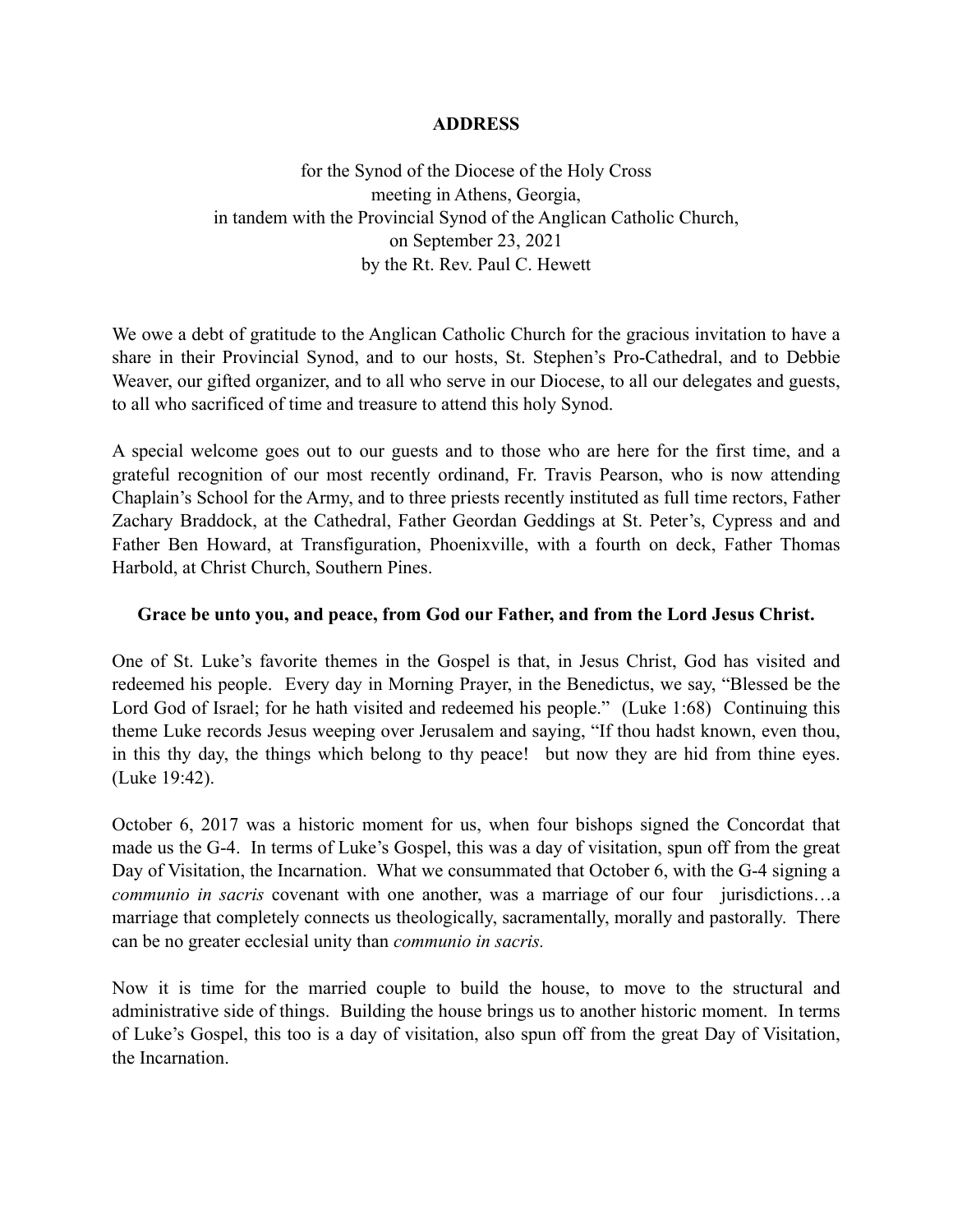What we are doing now, in joining the Anglican Catholic Church (ACC) as a diocese, is beginning to build the house in which we will all live. As reconnaissance, we are stepping out first, walking point, which is our default maneuver. From October 2017 forward, the arrangements we G-4 jurisdictions propose with one another are structural and organizational. The ACC has invited us to join them as a jurisdiction, as a diocese within the ACC, and the historic moment for doing this is now.

This historic moment will not come again. And we do not have a lot of time. If it is hard to meet face to face in 2021, it may be harder next year, and the year after that. The lights are again going out all around us, as Winston Churchill said of the 1930's, and what we can do today, we may not be able to do down the road. America is being dismantled. Everything we hold dear is up for grabs. Another plague, or other disaster, may be coming. We may see more lockdowns and restrictions on travel, curtailment of free speech and censorship, more government control, loss of tax exemption for non-profit corporations, and imprisonment. Satan is attacking the Church from all sides, and is getting ready to play his final hand.

Let us keep the momentum going for our unity. We said we want to be all under one roof; let us now take the steps that will get us there. If each jurisdiction waits till the others are perfect before "building the house," then nothing will ever get done. The explicit and solemnly promised goal of the G-4 is to become G-1, in the near, not distant, future. As Benjamin Franklin once said, if we do not all hang together, we will most surely all hang separately, as the culture collapses around us, and turns against us. As your bishop, I believe a "yes" vote on this matter is of such significance from God's point of view, that I have invested in this effort all my moral and political capital.

In 1979, two years after signing the Affirmation of St. Louis, and one year after the Denver Consecrations, we allowed an enormous historic moment to slip through our fingers because we did not stay together. We were on the offensive in those days; we had set the Episcopal Church back on its heels. They were off balance with us. I think if we had stayed together we could have quickly gathered in a quarter million Episcopalians. By now we would have eclipsed the Episcopal Church in size. Instead, with divisions that broke out, we settled for less than 50,000, some of whom went to Rome and Orthodoxy. We missed our day of visitation, the day when the Lord could have fully redeemed our situation, and swiftly propelled us forward. We would spend exactly forty years in a wilderness, just like the Israelites before us. They, and we, could have entered our respective promised lands in less than two years. Jesus wept for us as He did for Jerusalem.

Joshua and Caleb, Moses bold and faithful aides-de-camp, two of the twelve spies sent to reconnoiter Canaan, came back with a positive report. "Let us go up at once and possess (the land)" (Num. 13:30) The others in the search party were negative, and carried the day, and God's people spent forty years in the wilderness, so that no one in the original generation of the Exodus would see the promised land. God of course used this for greater good. He can write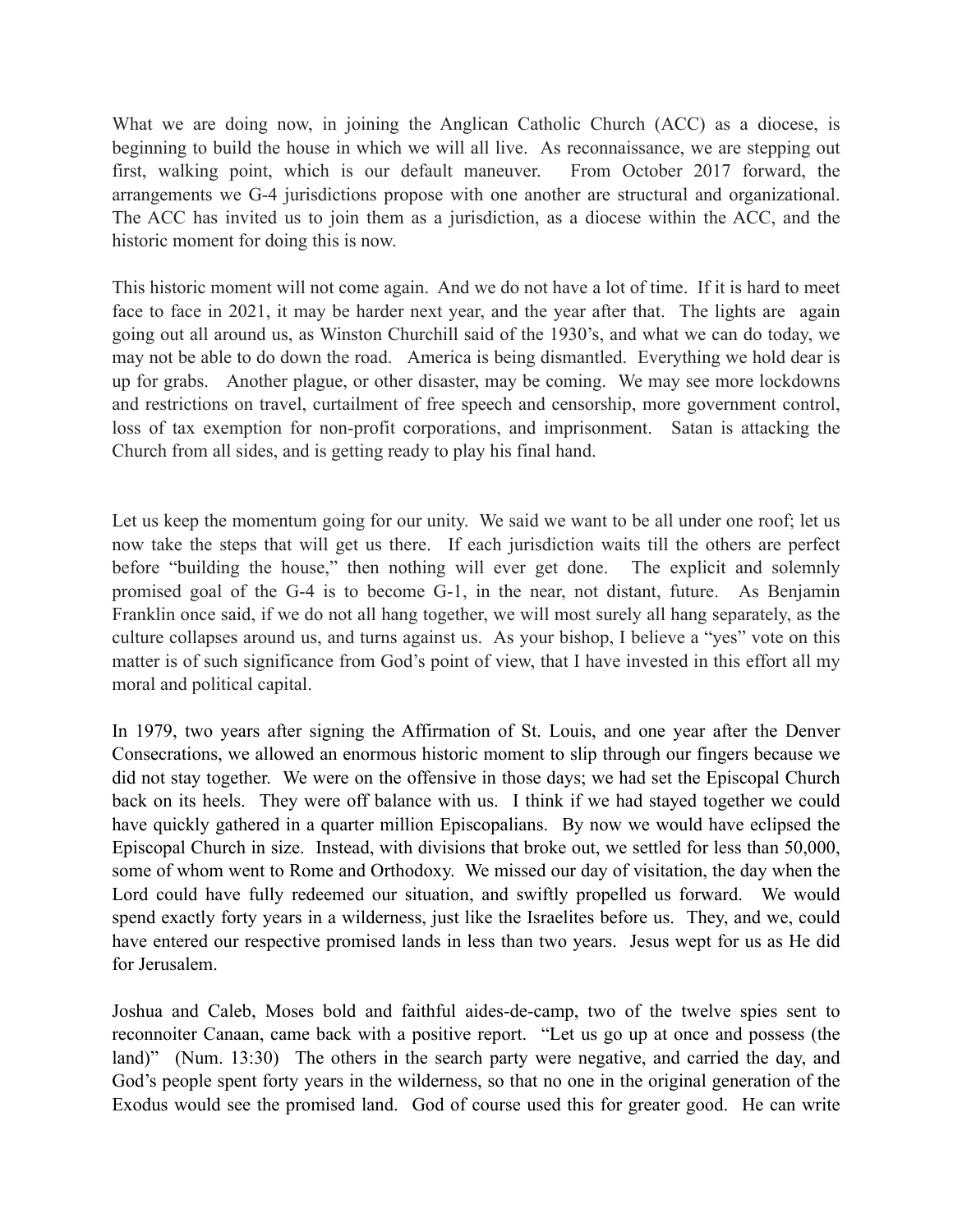straight with crooked lines. He did with us as He did with the Israelites. He tested us in the wilderness. He taught and humbled and trained and prepared us, and purified our motives. He made us supple in His hands. We are entering our promised land very lean and thinned out, humbled, chastened, and eager to serve God in the vocation He has laid out for us. One way we know the significance of our vocation is the ferocity with which we have been attacked over the years. The devil doesn't waste time on a two-bit hill of beans. He works overtime on us because he sees how important our vocation is in the Body of Christ.

Our joining the ACC today will help set in motion the plans the G-4 bishops are discussing for finishing the job. Each bishop is preparing an essay, or memo, on how he would expedite this, and complete the construction of the house. What the essays are showing, as they come in, and are beginning to be discussed, is that with thorough-going *kenosis* we can put the whole thing together in time for our 2024 round of provincial synods. God is visiting us with fresh and brilliant proposals, and redeeming our situation. After today, putting all of the G-4 together can go quickly. We should take as our watchword for this one of the most commonly used words in Mark's Gospel: *immediately*, alternately translated in old English as *straightway.*

Today, as God continues to visit us and continue His redemptive work, I hope and pray that G-4 becomes G-3. But it may soon be up to G-4 again, because last June, the G-4 bishops met with Bishop Ryan Reed to discuss options for the Diocese of Fort Worth. He wants to meet with us again to continue the discussion. And our relationships with the Province of Christ the King will be warming up more in the coming year. Our Diocese can help to further these developments as a sheepdog nipping at everyone's heels, to get the sheep into one fold. Being relatively small in size makes us more maneuverable and effective. In a convoy, a PT boat, a patrol-torpedo boat, about 70 feet long, is small, fast and highly maneuverable, so that it can dart quickly in and around any part of the convoy as a scout, for reconnaissance, and for defense against enemy submarines and other shipping.

We have a task-force in the G-4 called Continuing Forward, for church planting and parish renewal. The ACA website carries this. The latest proposal is for the 2023 Joint Synods to have church planting and renewal as the theme, perhaps stated as "Now is the time for the ancient faith." One of the task-force members said, poignantly, "we're not bunting anymore. We're swinging for the fences." Now is the time for the ancient faith, a motto for everything we do. Our experience at the Cathedral in Columbia, and in any number of places, is to see an amazing and steady increase of young families on the Canterbury Trail, coming into our ranks, looking for the historic Liturgy and the consensus of the undivided Church of the first millennium.

These new families are filling our pews and driving down our median age. Many of them are home schooling their children, and starting home school co-ops, and now, slowly but surely, throughout the G-4, starting parish schools and academies. All of us have seen very significant numbers of young men going into the Priesthood.